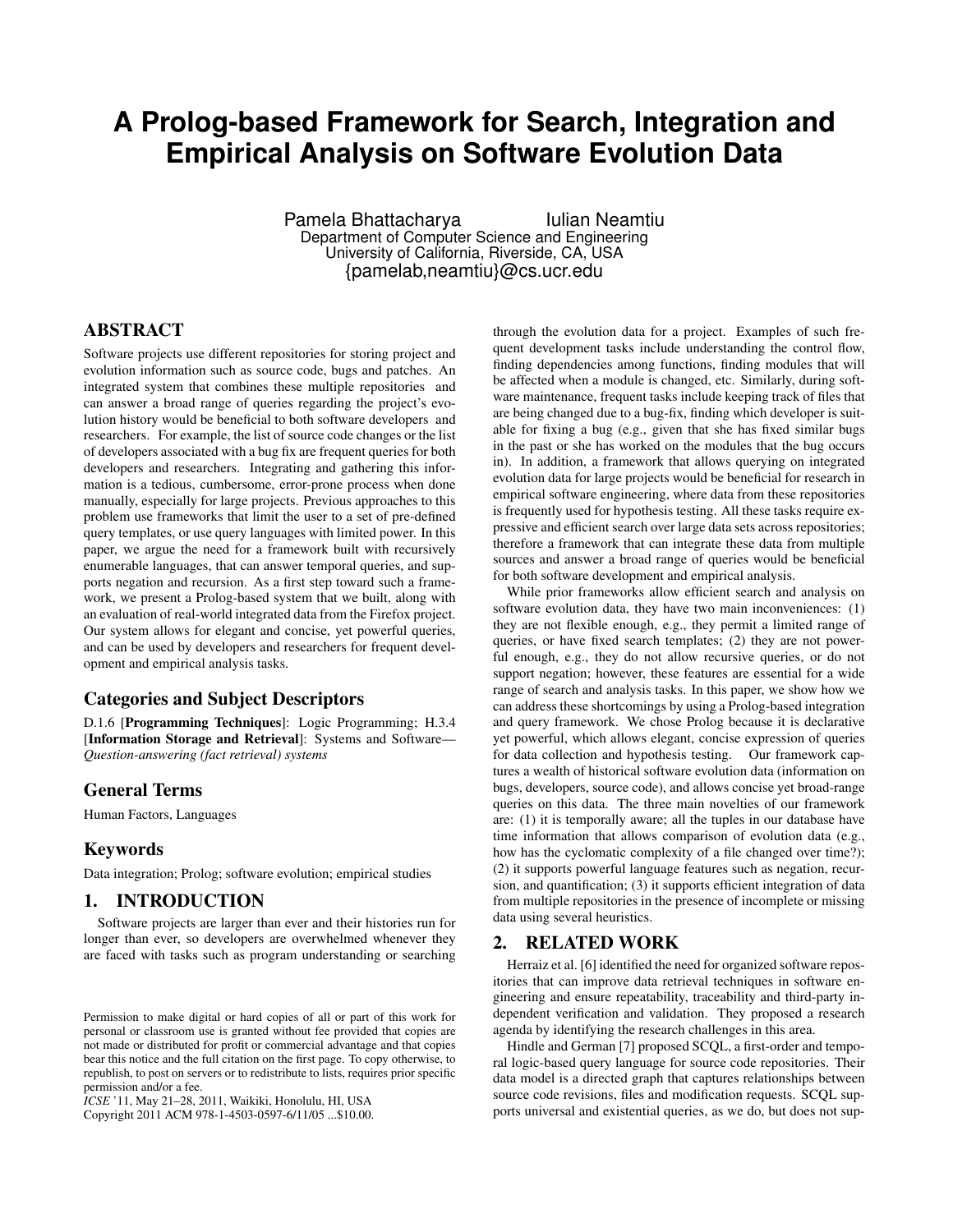| Table         | <b>Table Name</b> | <b>Attributes</b>                                                                                                                                         |  |
|---------------|-------------------|-----------------------------------------------------------------------------------------------------------------------------------------------------------|--|
| Source Basic  | sourcebasic       | FileNameAndPath, Release, List of Functions Defined, Complexity, Defect Density, Date                                                                     |  |
| Source Change | sourcechange      | FileNameAndPath, Date, RevisionID, BugID, DeveloperID, Days, Lines Added                                                                                  |  |
| Source Depend | sourcedepend      | FileNameAndPath, List of Files Depends it on (w.r.t. the static call graph), Date                                                                         |  |
| Bugs          | bugs              | Bug ID, Date Reported, Developer ID, Date Changed, Developer Role, Severity,<br>Bug Status, Bug Resolution, List of Dependencies, DaysReported, DaysFixed |  |

### Table 1: Database schema.

port negation and recursion, which we do. While we do not propose a new language, the significant difference is that we consider multiple software repositories to integrate data and answer queries. Instead of source code changes only, our framework captures relationships between three artifacts: developers, bugs and source code.

Fischer et al. [2] proposed an approach for populating a release history database that combines source code information with bug tracking data and is therefore capable of pinpointing missing data not covered by version control systems such as merge points. Similar to Fischer et al., we build our database initially by extracting information from source code and bug repositories.

German [3] proposed recovering software evolution history using software trails—information left behind by the contributors such as mailing lists, version control logs, software releases, documentation, and the source code. The method was used to recover software evolution traits for the Ximian project. Our data collection and database population is similar, though our framework is meant to answer queries aggregating data from multiple repositories.

Begel et al. [1] developed Codebook, a framework capable of combining multiple software repositories within one platform. Our work is similar but the main challenge in building a framework for open source projects lies in collecting and accurately integrating related data in absence of organized repositories and missing data [2]. Their query language is restricted to regular expressions, but has support for a fixed set of pre-computed transitive closure results; we use Prolog, a Turing-complete language, hence our framework can express unrestricted queries (including temporal ones).

Nussbaum et al. [8] presented the Ultimate Debian Database that integrates information about the Debian project from various sources to answer user queries related to bugs and source code using a SQL-based framework. However, their framework does not have support for queries that require negation or transitive closure.

Starke et al. [10] conducted an empirical study on programmers' search activities to identify the shortcomings of existing search tools. They found that SQL-based state-of-the-art source code search tools are not effective enough for expressing the information developer is seeking. We believe that declarative query support will improve developers' code-search experience.

Hajiyev et al. [5] proposed CodeQuest, a Datalog-based code search tool for Java programs. They used four open source Java applications: Jakarta Regexp, JFreeChart, Polyglot and Eclipse to demonstrate their tool. Our work significantly differs from this work in two ways: (1) we do not build any language specific tool, thus forming a broader framework, and (2) we integrate multiple repositories, which allows the user to search information about bugs and developers in addition to source code.

#### 3. FRAMEWORK

We now turn to presenting our framework. We first motivate our decision for choosing Prolog as the storage and querying engine for our framework, then describe the key novel features in our approach, followed by the data model. We implemented our framework in DES, a free, open-source Prolog-based implementation of a basic deductive database system [9].

### 3.1 Why Use Prolog?

*Prolog is declarative.* In declarative languages, queries are concise and elegant because there is no need to specify control flow or pre-define query templates.

*Prolog supports negation.* Negation extends the range of expressible queries but is potentially expensive. For example, previous frameworks cannot answer queries like "return the list of developers who have *not* fixed bugs in module A" or "return the list of modules that are *not* affected when module A is changed"; such queries are useful, however, e.g., the second query can be used to reduce regression testing. Query *Q1* in Table 2 is an example of negation use in our framework.

*Prolog supports recursion.* Recursive queries are important, e.g., for computing the transitive closure required in impact analyses. Although certain versions of SQL support recursion, it is usually a limited form of recursion, and implemented via proprietary extensions. *Q2* in Table 2 is a sample query that requires recursion.

## 3.2 Key Features

We now showcase some key features of our framework; existing approaches fail to support one or more of these features.

#### *3.2.1 Temporal Queries*

Previous approaches that build databases from integrating multiple software repositories are not capable of answering temporal queries. For example, the following queries cannot be answered by existing systems: (1) who modified file  $A$  on a given day?, (2) whom was the bug  $B$  assigned to during a certain period?, (3) what changes were made to a file  $F$  during a specific period of time?, (4) how have source code metrics (e.g., complexity, defect density) of a file changed over time?

#### *3.2.2 Recursion*

Transitive closure is helpful for impact analysis, e.g., "return the set of files that will be affected by modifications to file  $F$ ." The problem with prior approaches is that they either cannot compute transitive closure, or can only compute it when the graph (where edges indicate a "depends" relationship) is known statically. For example, we might want to find all the descendants of a file  $F$  after it has been refactored. If we do not know the definition of "depends", i.e., in this case, is-descendant-of, at the time we construct the database, we first need to write a query that generates the graph, and then transitively close it, using a language powerful enough to express transitive closure. Similarly, suppose we have a bug  $B_1$  in file F, and we want to find the list of subsequent bugs in  $F$  that might have been introduced in the process of fixing  $B_1$ . The problem is, the list of subsequent bugs is constructed dynamically, e.g., all the bugs in  $F$  minus the list of bugs in  $F$ that depend on other bugs in other files. Previous approaches such as Codebook [1] use pre-computed transitive closure for efficiently answering a pre-defined set of queries, e.g., "the set of all functions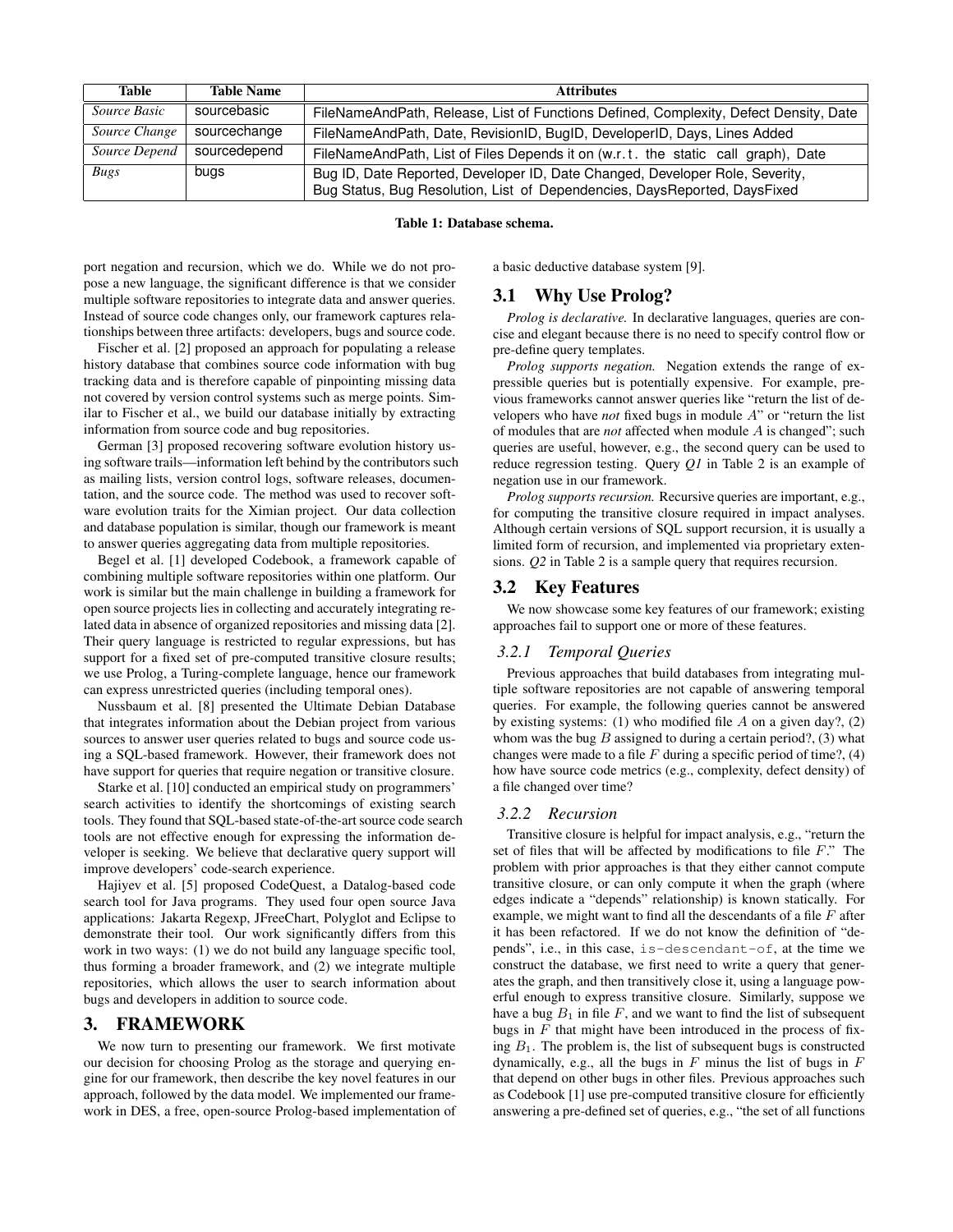| <b>Natural Language Query</b>                                                                   | <b>DES Clause</b>                                                                 |  |
|-------------------------------------------------------------------------------------------------|-----------------------------------------------------------------------------------|--|
| $QI$ : Return the list of bugs fixed by developer<br>D which do <b>not</b> depend on other bugs | bugs_not_depend(B,D,R) :- bugs(B,_,D,_,_,_,_,_,R), not(R='null').                 |  |
| $Q2$ : Given two functions $F1$ and $F2$ , check if                                             | reach $(X, Y) :=$ sourcedepend $(X, Y)$ .                                         |  |
| a change to F2 will affect F1                                                                   | reach $(X,Y) :=$ reach $(X,Z)$ , sourcedepend $(Z,Y)$ .                           |  |
| $Q3$ : Return all activities (fixes $F$ or source                                               | activity $(B,D,F)$ : – sourcechange $(F,D,B, \ldots, )$ .                         |  |
| code changes C) associated with developer D                                                     | activity $(B, D, F) := bugs(F, ., D, B, , . , . , . , . , .).$                    |  |
| $Q4$ : Return all bugs fixed by developer D                                                     | bugs_fixed(B,D,R) :- bugs(B,_,D,'Fixed',_,_,_,_,_,_,_,_).                         |  |
| <i>Q5</i> : Return the bugs developer $D$ could <b>not</b> fix                                  | bugs_not_fixed(B,D) :- bugs(B,_,D,'Assigned',_,_,_,_,_,_,_).                      |  |
| $Q6$ : Return the list of bugs developer D re-                                                  | bugs_fixed_D_E(B,D,E) :- bugs(B,_,D,'Reported',_,_,_,_,_,_,),                     |  |
| ported and was eventually fixed by E                                                            | bugs(B, _,E,'Fixed', _, _, _, _, _, _, _, _).                                     |  |
| $Q7$ : Return the list of files modified by devel-<br>oper D on date DT                         | source_modified_bydate(F,D,R,DT) :- sourcechange(F,D,_,R,DT,_,_).                 |  |
| $Q8$ : Return the list of bugs reported and fixed                                               | bugs_fixed_D_D(B,D) :- bugs(B,_,D,'Reported',_,_,_,_,_,_,_,),                     |  |
| by the same developer D                                                                         | bugs(B, _, D,'Fixed', _, _, _, _, _, _, _, _).                                    |  |
| $Q9$ : Return the tossing history of bug B                                                      | bugs_toss(B,D,R) :- bugs(B, _,D,R, _, _, _, _, _, _).                             |  |
| $Q10$ : Return the source files that have been                                                  | common_modified( $D, E, R$ ) :- sourcechange( $R, D, \underline{\_,\_,\_,\_,}$ ), |  |
| modified by two developers D and E                                                              | sourcechange $(R,E,\_,\_,\_,\_)$ .                                                |  |
| Q11: Return the list of bugs fixed between                                                      | bugs_fixed_bydate(B,D,DT) : - bugs(B, _,D,'Fixed', _, _, _, _, _,DT, _),          |  |
| dates $D1$ and $D2$                                                                             | DT <d2, dt="">D1.</d2,>                                                           |  |
| $Q12$ : Return the list of source files modified                                                | source_modified_bydate(F,D,R,DT,DY) :- sourcechange(F,D,_,R,DT,DY,_),             |  |
| by developer D before date D1                                                                   | DY <d1, dy="">0.</d1,>                                                            |  |
| $Q13$ : Return the list of open (unresolved) bugs                                               | bugs_new(B,D) :- bugs(B,_,D,_,_,_,_,_,_,_,_,-1).                                  |  |

Table 2: Sample queries from our library.

 $F$  depends on"; however, queries like "list all functions that both  $F_1$  and  $F_2$  depends on" cannot be answered because they require language support for recursion/transitive closure. Moreover, when data from new releases is added to the database, pre-computed transitive closure does not work, because the "depends" relationships might have changed due to the new data, hence a dynamic transitive closure algorithm would be required.

## *3.2.3 Integration*

In open source projects, it is often difficult to integrate related information because it is spatially dispersed and incomplete. For example, often bug reports do not have complete information about files that were changed during a bug fix. Consider Mozilla bug 334314; according to the Bugzilla bug report, three changes were made to file ssltap.c to fix this bug—once by developer ID *alexei.volkov.bugs* and twice by developer ID *nelson*. The information in the patch reference for this change is incomplete;  $<sup>1</sup>$  it is</sup> not clear who-has-made-which-change. However, from the change log of file ssltap.c, we can retrieve developers, changes, and change timestamps, which helps us complete the bug database.

#### 3.3 Storage

Our framework is designed to integrate information from three sources: (1) source code repositories—size, location, source code dependencies from the static function call graph, etc., (2) bug repositories who reported the bug, what is the present status of the bug, bug dependency data, etc., and (3) interaction between developers who tossed bugs to whom, which two developers worked on same files, etc. Note how function calls, bugs and developer interactions induce dependency graphs. We integrate information from these three sources and store it into a database, so that our framework can answer cross-source queries, as demonstrated in Section 4. The

schema for our database is presented in Table 1. We now proceed to describing the database schema, contents, and updates.

*Source code.* The source code data is stored in three tables: basic source code information, source code changes and source code dependencies. The *basic source code information* table (sourcebasic) stores, for each module (file): its location, the list of functions it defines, complexity metrics, defect density information, and a corresponding date. Note that a file can have multiple entries in the database due to multiple releases, hence when a file is not changed in a release, all values but the release timestamp remain unchanged. These entries are important for tracking changes between releases. In the *source change* table (sourcechange), we store details of all revisions that have been made to a file, either as feature enhancements or bug fixes: the date the change was made, the revision ID, the bug ID (if the change was due to a bug fix) and the developer who committed it, and number of lines added. For a source change entry in the database, we also store the number of days since the first commit<sup>2</sup> the current activity took place.<sup>3</sup> In the *source dependency* table (sourcedepend), we store information about which other entities a given module or function depends on directly, i.e., file, module or function dependencies induced by the call graph.

*Bugs.* The bug table (bugs in Table 1) stores information related to a bug: the date on which the bug was reported, list of developers associated with the bug and their roles (i.e., who reported it, who the bug was assigned to at some point, who fixed it), the severity of the bug, the present status of the bug, final resolution of bug and list of bugs this bug depends on. To answer queries about a time interval (e.g., how many bugs were fixed between July 2008 and May 2010), we add two attributes —DaysReported and DaysFixed—that represent the number of days since the first re-

<sup>&</sup>lt;sup>1</sup>Patch for bug 334314:

https://bug334314.bugzilla.mozilla.org/attachment.cgi?id=218642

<sup>&</sup>lt;sup>2</sup>The first commit found in the log files we used was on  $07/23/1998$ . <sup>3</sup>This is done to answer queries involving time intervals.